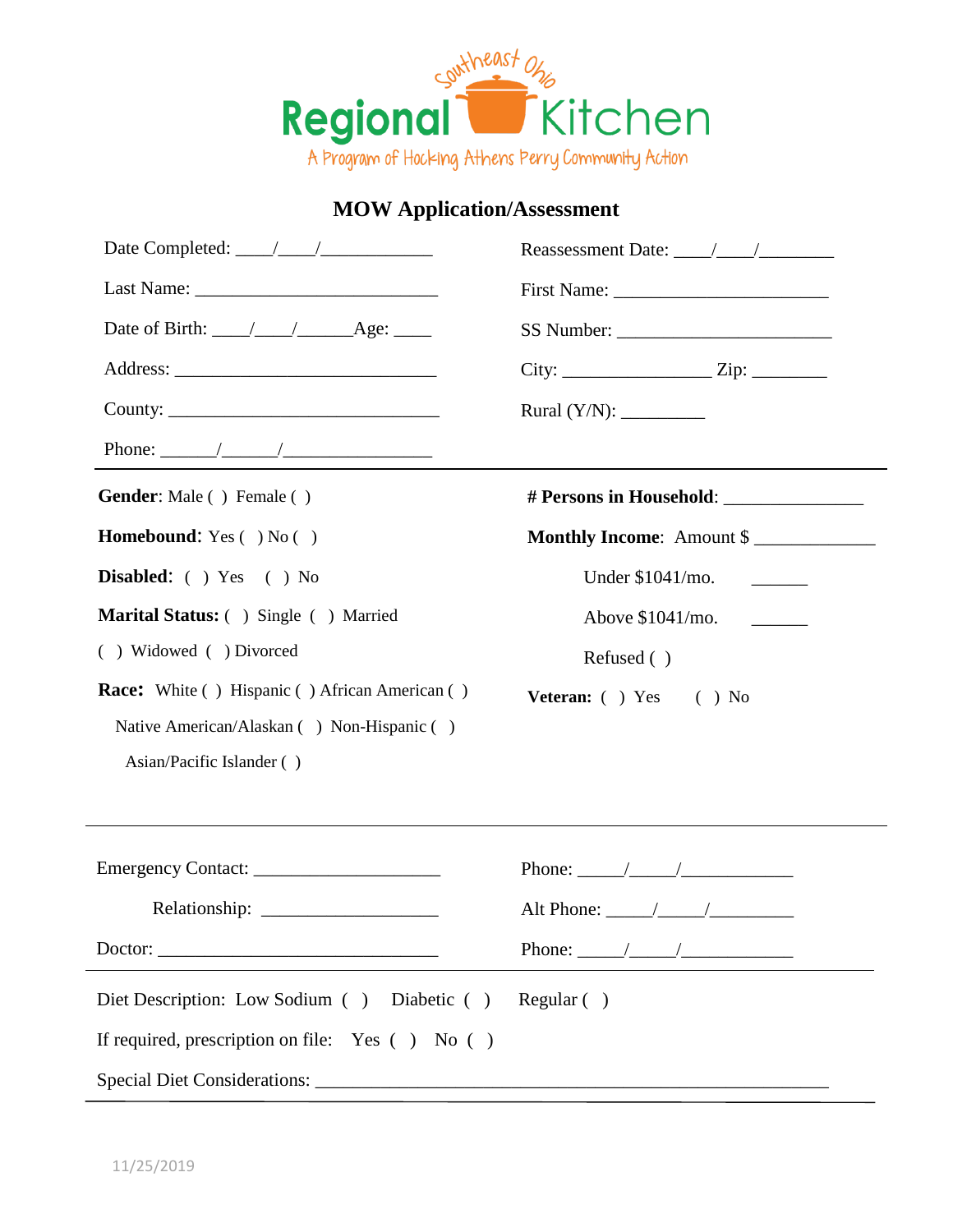|                                           | Referred By/Date:                                             |                  | Began Program: ///                                  |                                    |                                    |                                    |                                  |
|-------------------------------------------|---------------------------------------------------------------|------------------|-----------------------------------------------------|------------------------------------|------------------------------------|------------------------------------|----------------------------------|
|                                           | Date Started:<br><u> 1980 - Jan Alexandro III, politik po</u> |                  | ctivities of Daily Liv<br>$\overline{Ext}$ Program: |                                    |                                    |                                    |                                  |
| Can                                       |                                                               |                  | Limited                                             |                                    |                                    |                                    |                                  |
| client?                                   |                                                               |                  | Assistance                                          |                                    | Assionance propondence processive  |                                    |                                  |
|                                           |                                                               |                  |                                                     |                                    |                                    | occur                              |                                  |
| Bathe                                     |                                                               |                  |                                                     |                                    |                                    |                                    |                                  |
| <b>Dress</b>                              |                                                               |                  |                                                     |                                    |                                    |                                    |                                  |
| Use the<br>toilet                         |                                                               |                  |                                                     |                                    |                                    |                                    |                                  |
| Get in $&$<br>out of<br>bed/chair         |                                                               |                  |                                                     |                                    |                                    |                                    |                                  |
| Eat                                       |                                                               |                  |                                                     |                                    |                                    |                                    |                                  |
| Walk in<br>home                           |                                                               |                  |                                                     |                                    |                                    |                                    |                                  |
| <b>Total ADL</b><br>$\textbf{(Each X=1)}$ | <b>XXX</b>                                                    |                  |                                                     |                                    |                                    |                                    | <b>SAMS</b><br><b>TOTAL</b>      |
|                                           | <b>ADL Count</b><br>X <sub>0</sub>                            | ADL Count X<br>1 | ADL Count<br>X <sub>2</sub>                         | <b>ADL Count</b><br>X <sub>3</sub> | <b>ADL Count</b><br>X <sub>4</sub> | <b>ADL Count</b><br>X <sub>5</sub> | <b>Total ADL</b><br><b>Score</b> |

| <b>Instrumental Activities of Daily Living (IADL)</b> |             |                           |                     |                      |                            |                             |
|-------------------------------------------------------|-------------|---------------------------|---------------------|----------------------|----------------------------|-----------------------------|
| <b>Can the</b><br>client?                             | Independent | Somewhat<br>Dependent     | Mostly<br>Dependent | Totally<br>Dependent | Activity does<br>not occur | <b>Notes</b>                |
| Prepare meals                                         |             |                           |                     |                      |                            |                             |
| Manage their<br>medicine                              |             | <b>Needs</b><br>Reminders |                     |                      |                            |                             |
| Manage their<br>money                                 |             |                           |                     |                      |                            |                             |
| Perform heavy<br>housework                            |             |                           |                     |                      |                            |                             |
| Perform light<br>housekeeping                         |             |                           |                     |                      |                            |                             |
| Shop                                                  |             |                           |                     |                      |                            |                             |
| Transport/Use<br>public<br>transportation             |             |                           |                     |                      | Paramedics<br>Needed       |                             |
| Use the<br>telephone                                  |             |                           |                     |                      |                            |                             |
| <b>Total IADL</b><br>$\textbf{(Each X=1)}$            | $X$ $X$ $X$ |                           |                     |                      |                            | <b>SAMS</b><br><b>TOTAL</b> |